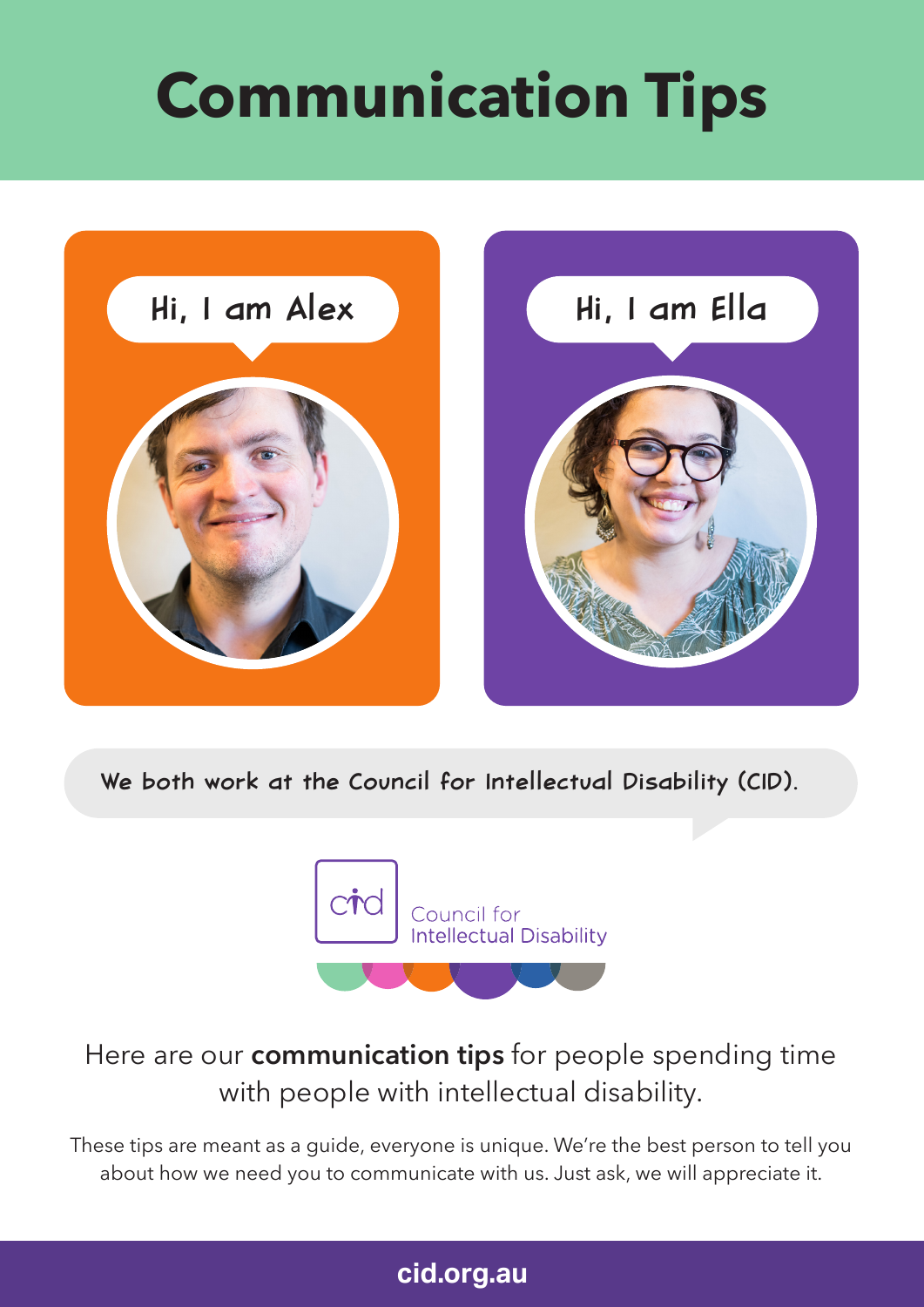The term intellectual disability is used to describe a reduced ability to understand and process new or complex information and to learn and apply new skills.

Remember, the disability we have is only one part of us. Our life experience, emotional intelligence, education, family, support and personality all contribute to who we are and what is important to us.

Communication is key to not only attaining information but also important for us to feel involved, comfortable and heard.

Taking the time to ensure communication is accessible means we are included. It means we can understand what is happening.

We hope you find our tips helpful, and that you get the opportunity to use them to make your community more inclusive of people with intellectual disability.







#### **1. Your body language is important**

**Why?** How you hold yourself can affect how comfortable we feel. **Good example:** Be open with how you sit and how you hold your body. Try not to cross your arms. Be professional, but personable.



Find common ground. Be friendly. Have good eye contact. **Why?** Finding common ground is important to feeling comfortable, safe and an equal. Looking at us lets us know we are seen.

**Good example:** If you are asking us a question, look at us. Start the conversation with 'ice breaker' questions so we can get to know each other. Ask questions like "what are you interested in?" or "I like football, do you follow a sport?"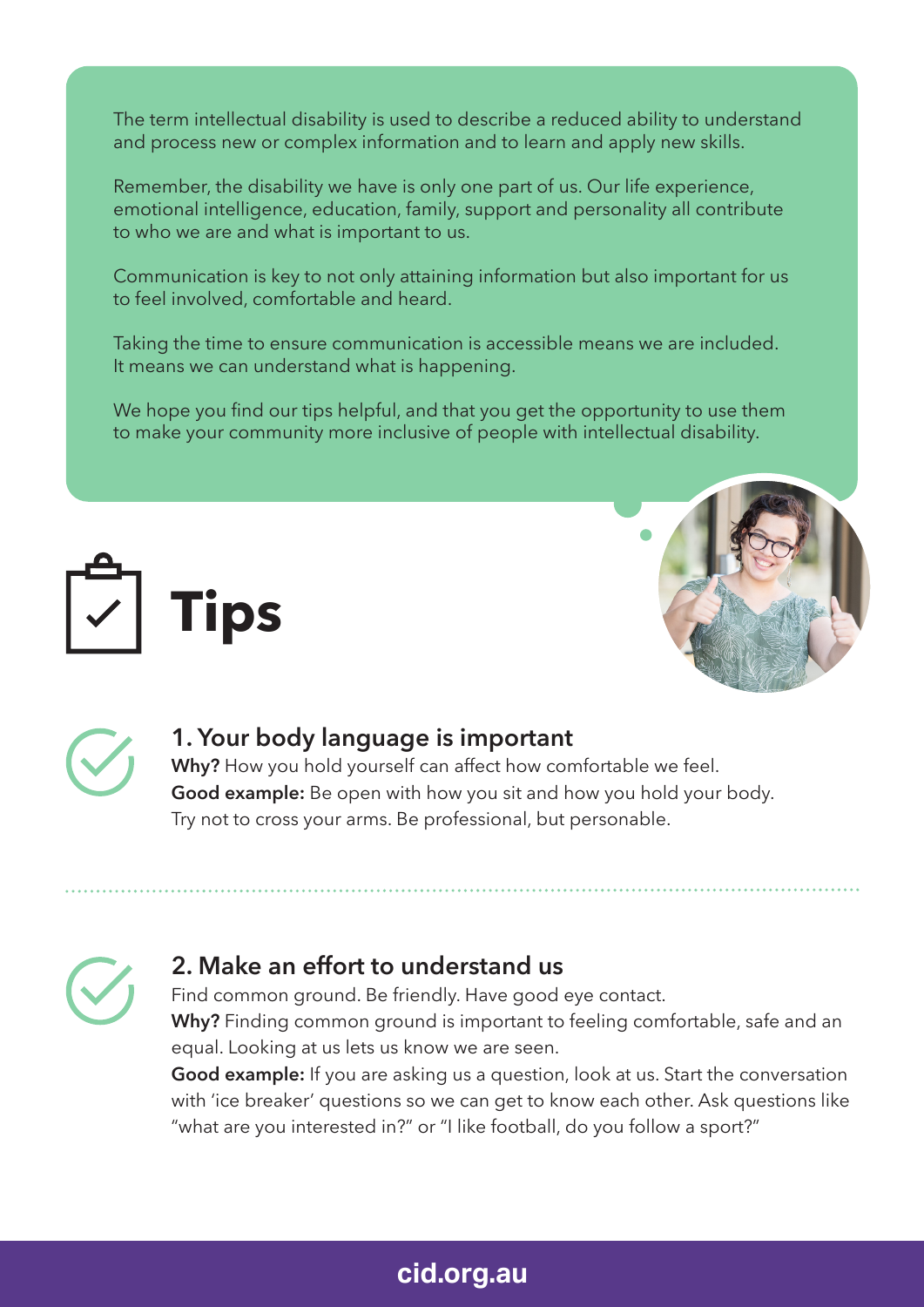





#### **3. Give us time**

It is important to be patient, to wait and listen. Speak calmly and clearly. Taking the time now saves time later.

**Why?** It can take time for us to process what is being said and then formulate our response.

**Good example:** After you ask a question, ask if we have understood it and if we need time to answer. Be happy to sit in silence for a while to give us time to process your question and come up with a response. You might have to wait for 5 minutes or more.



#### **4. Explain things in everyday language**

**Why?** Big words and complex terms are hard to understand. **Good example:** Ask us if we know or understand the word or term you are using. If there is a different, easier word to use then use it. If there is no other word or term, then explain the meaning. Remind us of its meaning the next few times you use it.

## **5. Break down big ideas**

Don't give us information overload. Why? It can be hard to follow a conversation when a lot of information is given in a short period of time.

**Good example:** Regularly stop to ask if we understand or if we need a few minutes of quiet to process. Using pictures or illustrations can help us follow or better understand what is being said.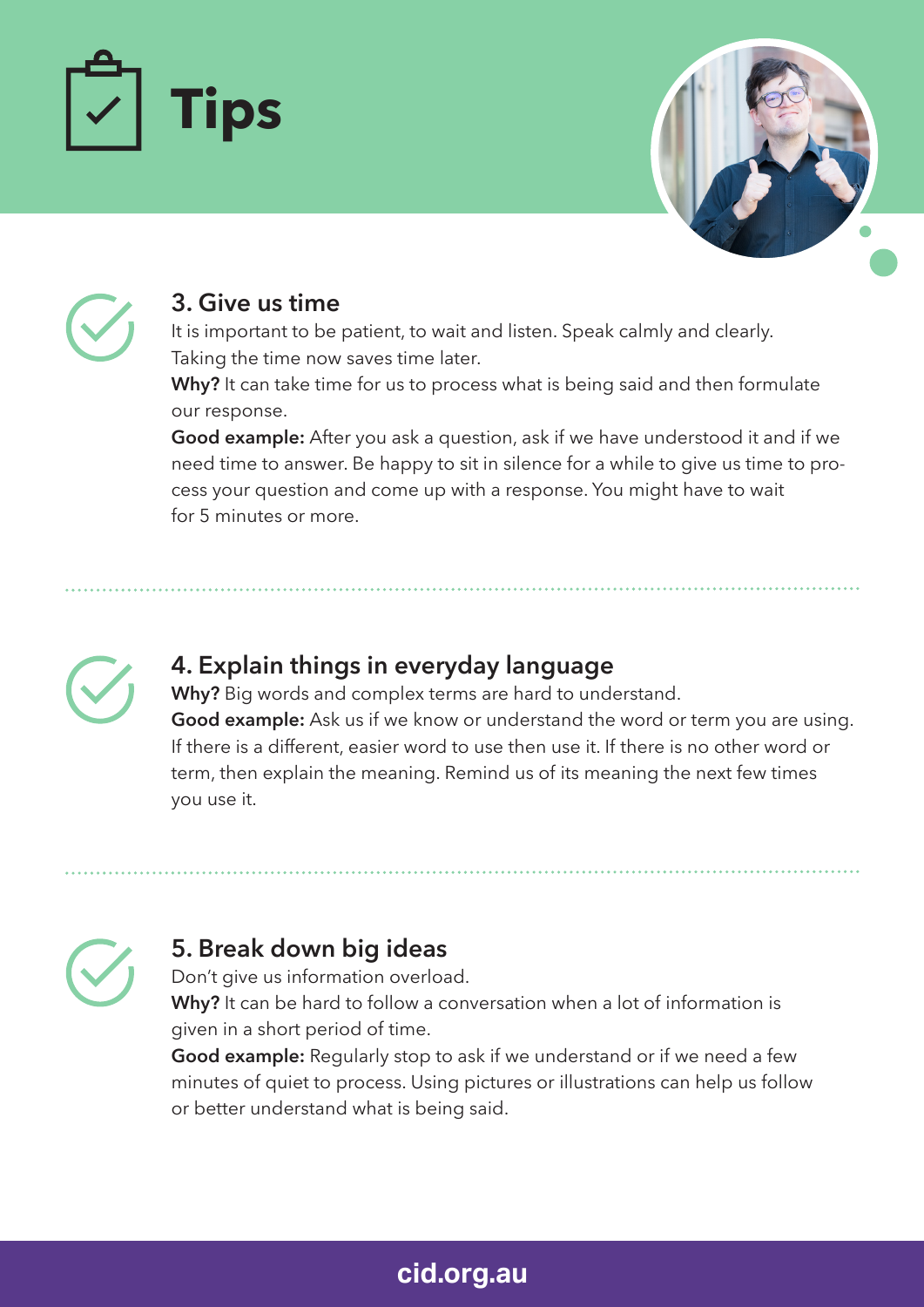





#### **6. One topic at a time**

Finish one topic of conversation before you start another. Make it clear you are moving on to another topic.

**Why?** It is very easy to lose track of what is being said. When this happens we can feel excluded, upset and overwhelmed.

**Good example:** After you finish a topic let us know and then check in with us. Offer to have a 5 to 10 minute break to allow us time to process what's been said.



#### **7. Check in with us often**

Make sure we understand what you are saying. **Why?** It can be hard or embarrassing for us to stop you to say we don't understand.

**Good example:** During a conversation, regularly check to see if we are following. A good way to find out if we understand is to ask us to explain back to you what we think you said.

## **8. Repeat new information**

**Why?** Remembering and processing new information takes time. Repeating helps us remember.

**Good example:** If it is important information, repeat it a couple of times in different ways. Send us a follow up letter or email with a summary of the main points in Easy Read or plain English.

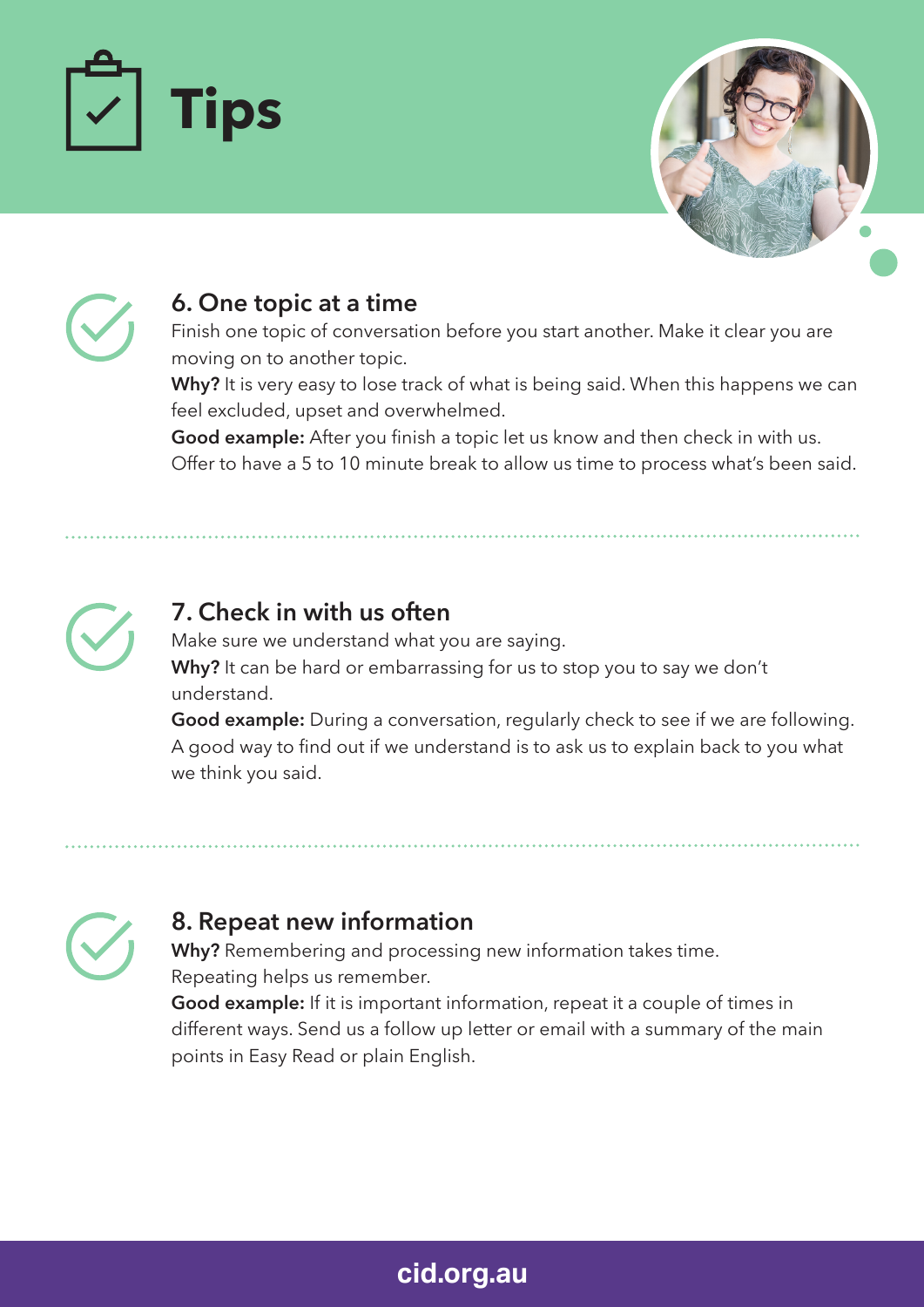





#### **9. Ask open questions**

**Why?** This will help you learn more about us. If you ask a yes/no question, we will most likely choose the answer we think you want to hear. **Good example:** Questions like 'How can I help you?' or 'Tell me about…' give us the chance to tell our story.



#### **10. Always check if we want a supporter**

A supporter might be a carer, family member, friend or other support person. **Why?** We have the right to choose who comes into our appointments or meetings.

**Good example:** Welcome us then ask us who we want to join in our conversation.



## **11. Extra care and patience over the phone**

**Why?** We can find it hard to talk over the phone unless we know the person on the other end well. Over the phone you can't read people's facial expressions or body language.

**Good example:** Make sure you give extra time for us to take in and understand what you are saying. Ask if the phone call is working for us. If it isn't then work out another method of contact.